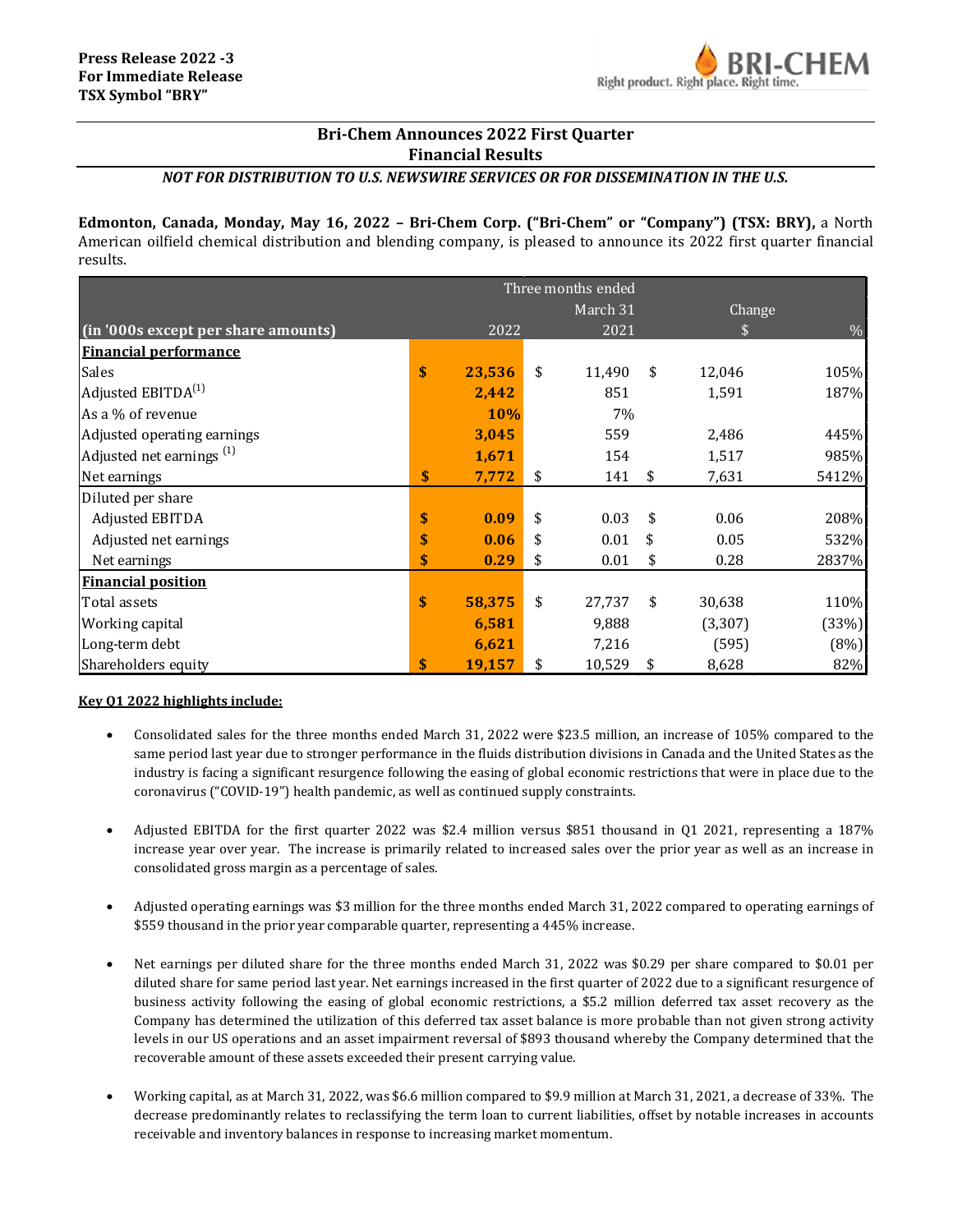• Subsequent to the end of Q1, 2022, the Company entered into a new 20 year mortgage term loan for \$6,000,000 with Canadian Western Bank to refinance its existing term loan. In addition, Company entered into an Amending Agreement with CIBC and the senior ABL Facility is now committed until October 31, 2024.

### **Summary for the three months ended March 31, 2022:**

Consolidated sales for the three months ended March 31, 2022 were \$23.5 million compared to \$11.5 million for the same period in 2021, representing a \$12 million increase over the comparable periods. The increase is due to increased drilling activity across most operating regions within Canada and the United States.

Bri-Chem's Canadian drilling fluids distribution division generated sales of \$3.4 million for the three months ended March 31, 2022 compared to \$2.4 million in the comparable prior period. The increase in sales predominantly relates to the higher drilling activity levels in 2022 than 2021. The number of active operating land rigs in Q1 2022 averaged 198, compared to 138 in the same period last year amounting to an increase of 43.2% over Q1 2021 (Source: Baker Hughes). Bri-Chem's United States drilling fluids distribution division generated sales of \$14.5 million for the three months ended March 31, 2022 compared to sales of \$4.7 million for the comparable period in 2021, representing a quarterly increase of 210%. This increase relates to the corresponding increase in rig activity in Q1 2022. The number of active operating land rigs in Q1 2022 averaged 616, compared to a 2021 Q1 average of 386, representing an increase of 59.5%. (Source: Baker Hughes)

Bri-Chem's Canadian Blending and Packaging division generated sales of \$3.4 million for the three months ended March 31, 2022 compared to Q1 2021 sales of \$1.7 million. The increase in sales relates to increased cementing and stimulation activities in response to increased drilling. US Blending and Packaging sales for the three months ended March 31, 2022 were \$2.2 million compared to \$2.8 million in the prior year. The quarterly decrease in sales was a result of a short-term spike of higher cementing and stimulation work undertaken in Q1 2021.

Adjusted operating earnings for the three months ended March 31, 2022 was \$3 million compared to \$559 thousand during the same period last year. Adjusted EBITDA was \$2.4 million for Q1 2022 compared to \$851 thousand for Q1 2021. Adjusted EBITDA as a percentage of sales was 10% for the quarter. The increase is primarily related to increased drilling activity in most operating regions within Canada and the United States as well as an increase in consolidated gross margin as a percentage of sales.

### **OUTLOOK**

During the fourth quarter of 2021 and into Q1 2022, global commodity prices have continued to strengthen and the North American outlook for industry drilling and completion activity in 2022 is expected to continue to increase throughout the year. The Company is well-positioned to benefit from the anticipated service-industry recovery cycle as management has proactively built up its inventory to continue to support its customers during this time of increased drilling activity, particularly in our southern USA regions which are experiencing above average activity growth. Challenges continue to persist in the North American market relating to available labor and supply of both domestic and foreign product, however, Bri-Chem has been productive in locating and validating additional sources of product supply in response to this realization. Bri-Chem remains focused on positioning the Company to capitalize on increased industry spending and is carefully assessing warehouse expansion opportunities that will provide stable returns on invested capital.

#### **About Bri-Chem**

Bri-Chem has established itself, through a combination of strategic acquisitions and organic growth, as the North American industry leader for wholesale distribution and blending of oilfield drilling, completion, stimulation and production chemical fluids. We sell, blend, package and distribute a full range of drilling fluid products from 25 strategically located warehouses throughout Canada and the United States. Additional information about Bri-Chem is available at [www.sedar.com](http://www.sedar.com/) or at Bri-Chem's website at [www.brichem.com.](http://www.brichem.com/)

To receive Bri-Chem news updates send your email to *ir@brichem.com*.

For further information, please contact:

**Tony Pagnucco CPA, CA Bri-Chem Corp.** CFO T: (780) 571-8587 E: [tpagnucco@brichem.com](mailto:tpagnucco@brichem.com)

#### *Forward-Looking Statements*

*Certain statements contained in this press release constitute forward-looking information or forward-looking statements (collectively, "forward-looking statements"). These statements relate to future events or future performance. The use of any of the words "could", "intend", "expect", "believe", "will", "projected", "estimated" and similar expressions and statements relating to matters that are not historical facts are intended to identify forward-looking statements and are based on the Company's current belief or assumptions as to the outcome and timing of such future events. Actual future results may differ materially.*